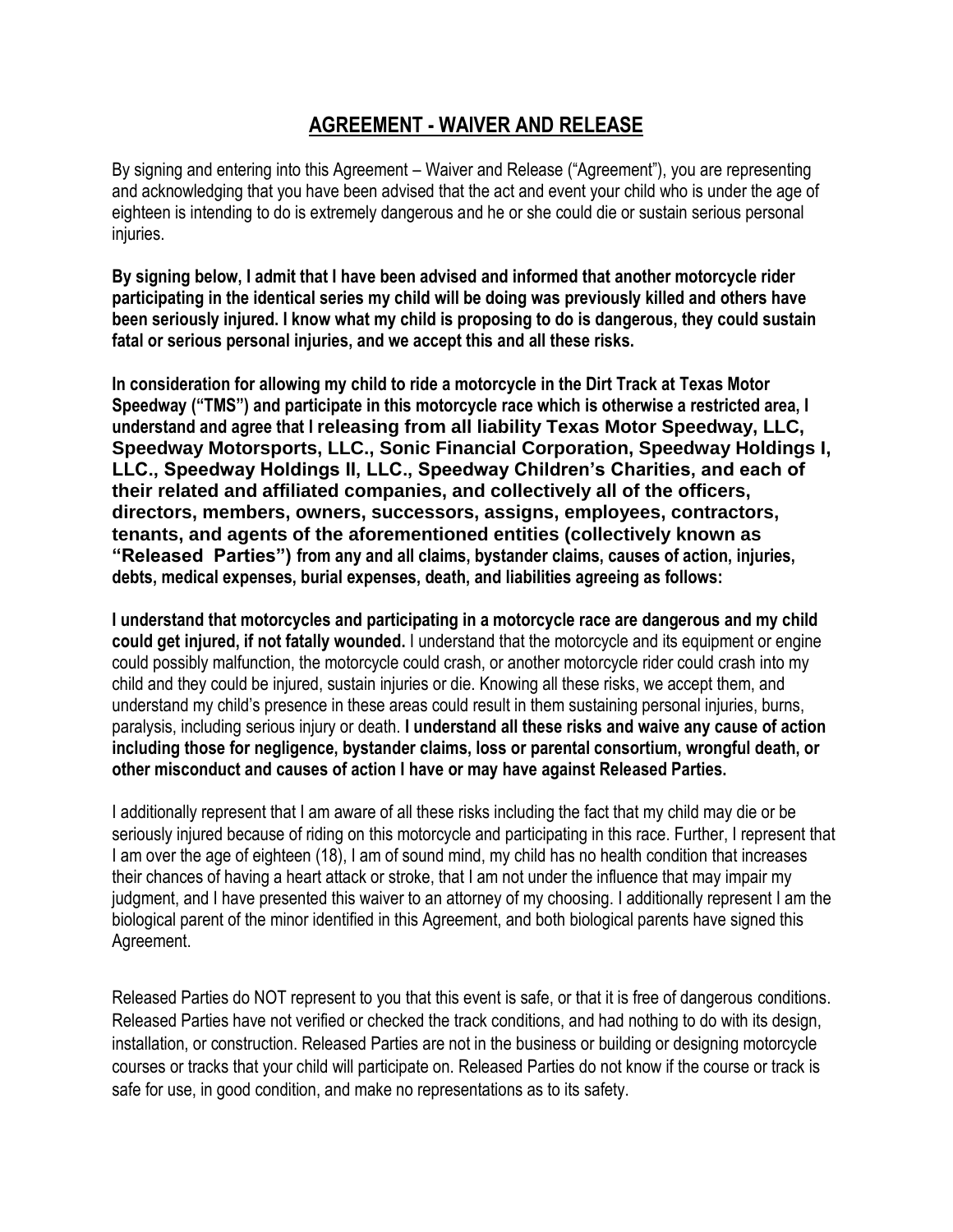**I agree and understand that if my child gets injured or fatally wounded that I am forever and finally releasing all of the Released Parties for negligence, gross negligence, product liability, premise defects or dangerous conditions, all injuries they may sustain, all damages I may incur, and that any claim or suit I could have against any of the Released Parties is forever barred and I will have no legal recourse against them. I likewise agree that I am releasing all Released Parties for any claims and causes of action I could bring against them on behalf of myself and any minor children for all injuries or death. I additionally agree that I am releasing any claim my family, siblings and relatives of the minor child, guardian, representative and/or estate of myself or my child may have by reason of injury or death, and agree not to file a suit against Released Parties in any capacity including on behalf of any person.** 

**I agree to indemnify and hold harmless the Released Parties as to all lawsuits, claims, damages, costs and attorney's fees, including claims as to Released Parties sole or contributory negligence that arise out of my child's presence on these premises or because of riding in this event or motorcycle. I am additionally instructing my spouse, parents and family members, siblings of the minor child, my and my child's estate or any guardian appointed to act on my or their behalf to not initiate any claim or suit against the Released Parties. I am likewise instructing and agreeing to Released Parties that both my and my child's estate, if necessary will indemnify, defend, and hold harmless all Released Parties for any and all claims against them that arise out of this event, or any injuries to me, or related to my child's death.** I agree that all disputes or interpretations of this Release of Liability shall be enforced by the laws of the State of Texas and shall be decided solely by the Denton County District Court, Denton County, Texas, regardless of any conflict of laws.

I am likewise representing that my child is not married and is not the biological parent of any child. In the event of my child's incapacitation or death I will advise my child's estate or any guardian of this Waiver and Release releasing TMS and Released Parties.

**I have read this entire Release of Liability, understand its terms, agree to all its terms, and know that I am releasing all Released Parties as stated, and agree to indemnify and defend them.** Signed and agreed to this day in Denton County, Texas.

 $\overline{\phantom{2025}2022}$ 

Name of minor motorcycle participant: \_\_\_\_\_\_\_\_\_\_\_\_\_\_\_\_\_\_\_\_\_\_\_\_\_\_\_\_\_\_\_\_\_\_\_

(Print Full Name Clearly)